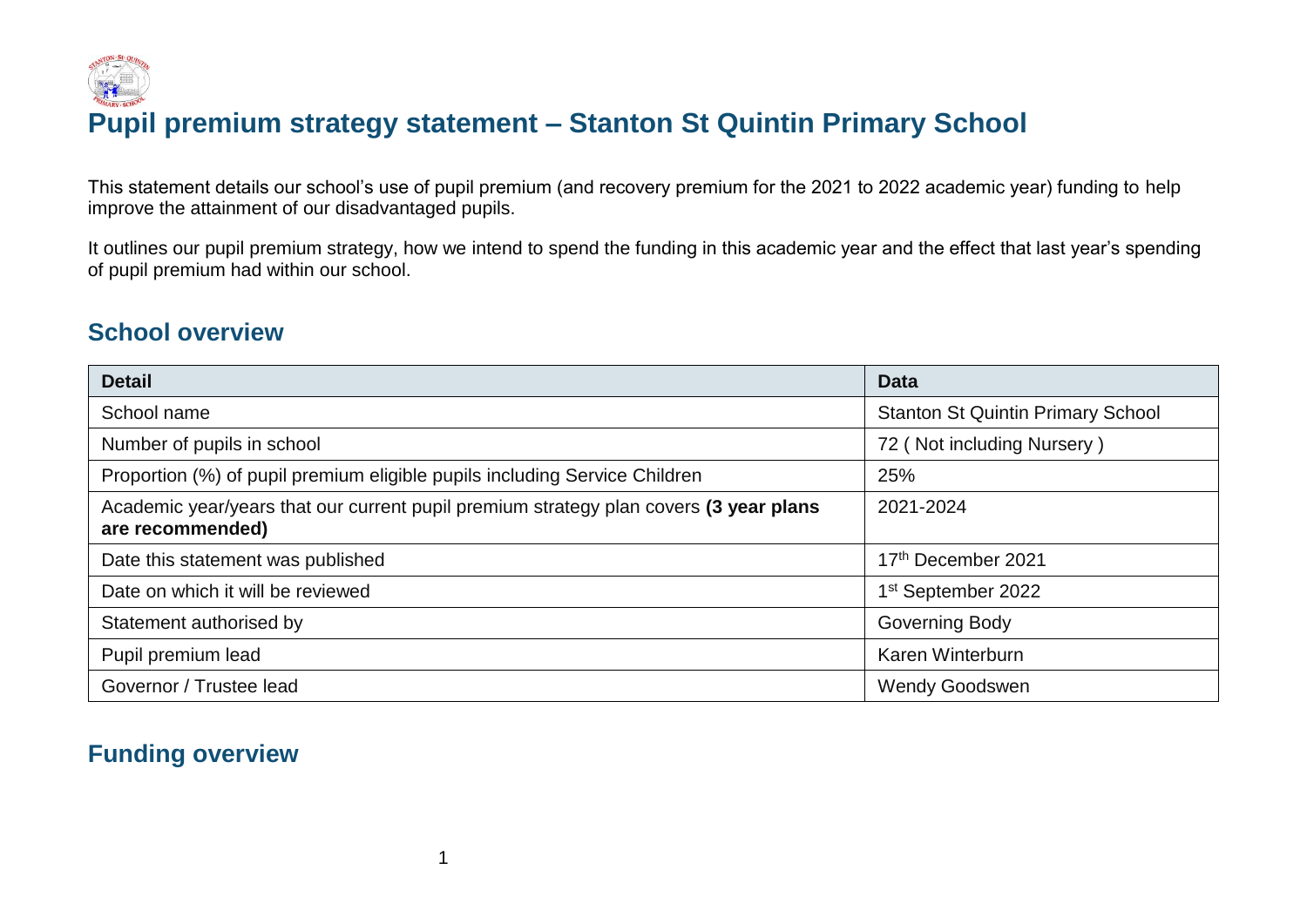

| <b>Detail</b>                                                                                                                                                           | <b>Amount</b> |
|-------------------------------------------------------------------------------------------------------------------------------------------------------------------------|---------------|
| Pupil premium funding allocation this academic year                                                                                                                     | £10,430       |
| Recovery premium funding allocation this academic year                                                                                                                  | £2,000        |
| Pupil premium funding carried forward from previous years (enter £0 if not applicable)                                                                                  | £2,458        |
| Total budget for this academic year<br>If your school is an academy in a trust that pools this funding, state the amount available to<br>your school this academic year | £14,888       |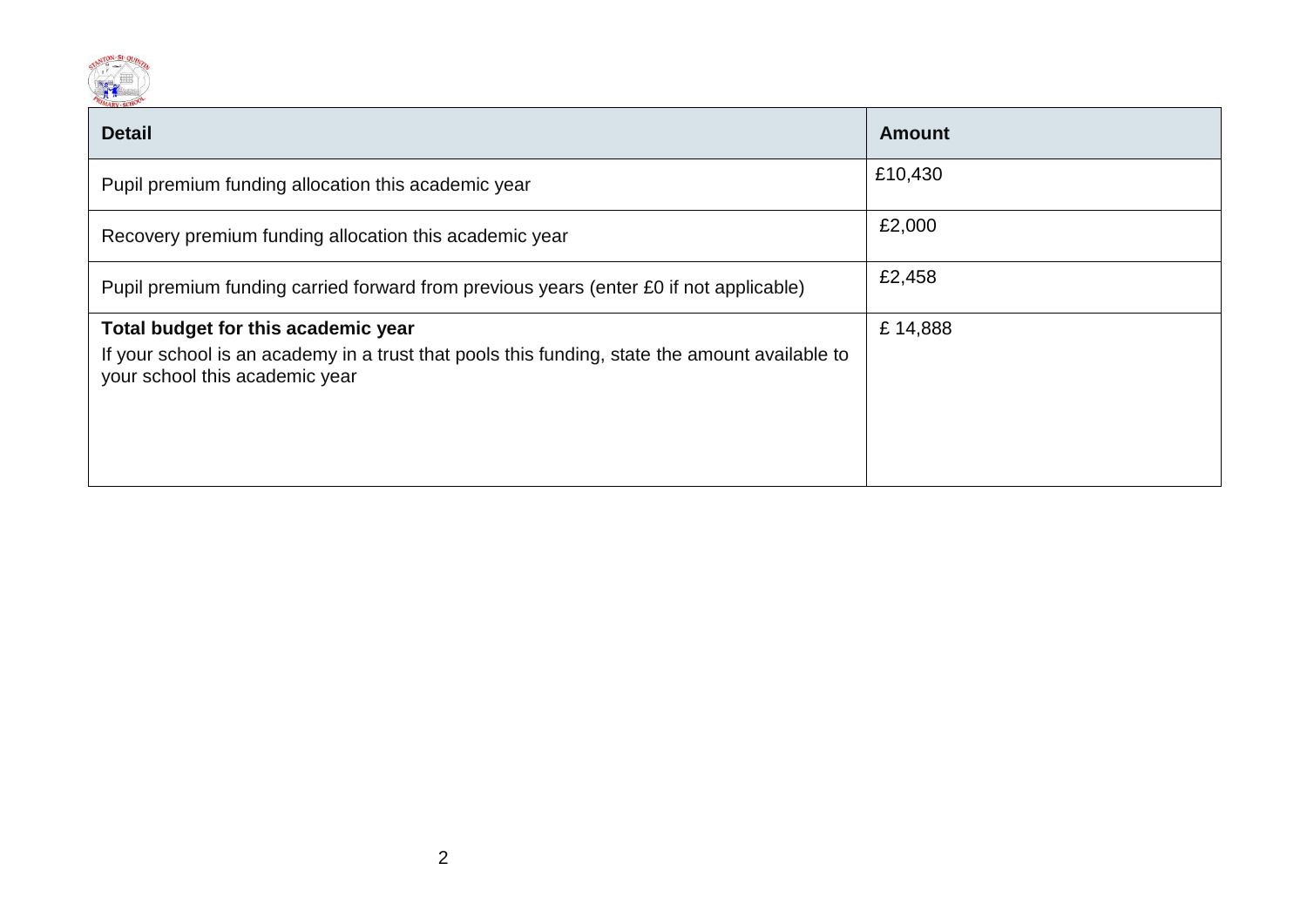

### **Statement of intent**

At Stanton St Quintin Primary and Nursery School we are committed to providing the best possible education for each individual pupil.

We have high aspirations and expectations for all our pupils. We strive to overcome barriers to learning for pupils to give them the best possible chance of success. Pupil Premium funding is provided for children identified as disadvantaged by the government using FSM entitlement as an indicator. There is also funding allocated for those who are looked after (LAC) and for service pupils.

Our intent is to use the funding provided to ensure these pupils achieve their full potential.

Our key principles are:

- High expectations providing a culture where all staff have high expectations of all children and give support to enable pupils to overcome individual barriers to learning giving them the best chance of achieving their full potential
- High Quality Teaching and Learning we recognise that the biggest factor in high standards of attainment is high quality teaching
- Early Intervention we aim to identify pupils in need and the barriers to their learning so that appropriate intervention can be provided quickly to help the child progress. Termly pupil progress meetings ensure that the progress of all pupils is evaluated.
- Wellbeing we understand that some barriers to learning come from behaviour and emotional difficulties, low confidence and self-esteem and attendance or punctuality issues. We want all our pupils to be happy and confident and tailor our support to match the pupil's needs.

## **Challenges**

This details the key challenges to achievement that we have identified among our disadvantaged pupils.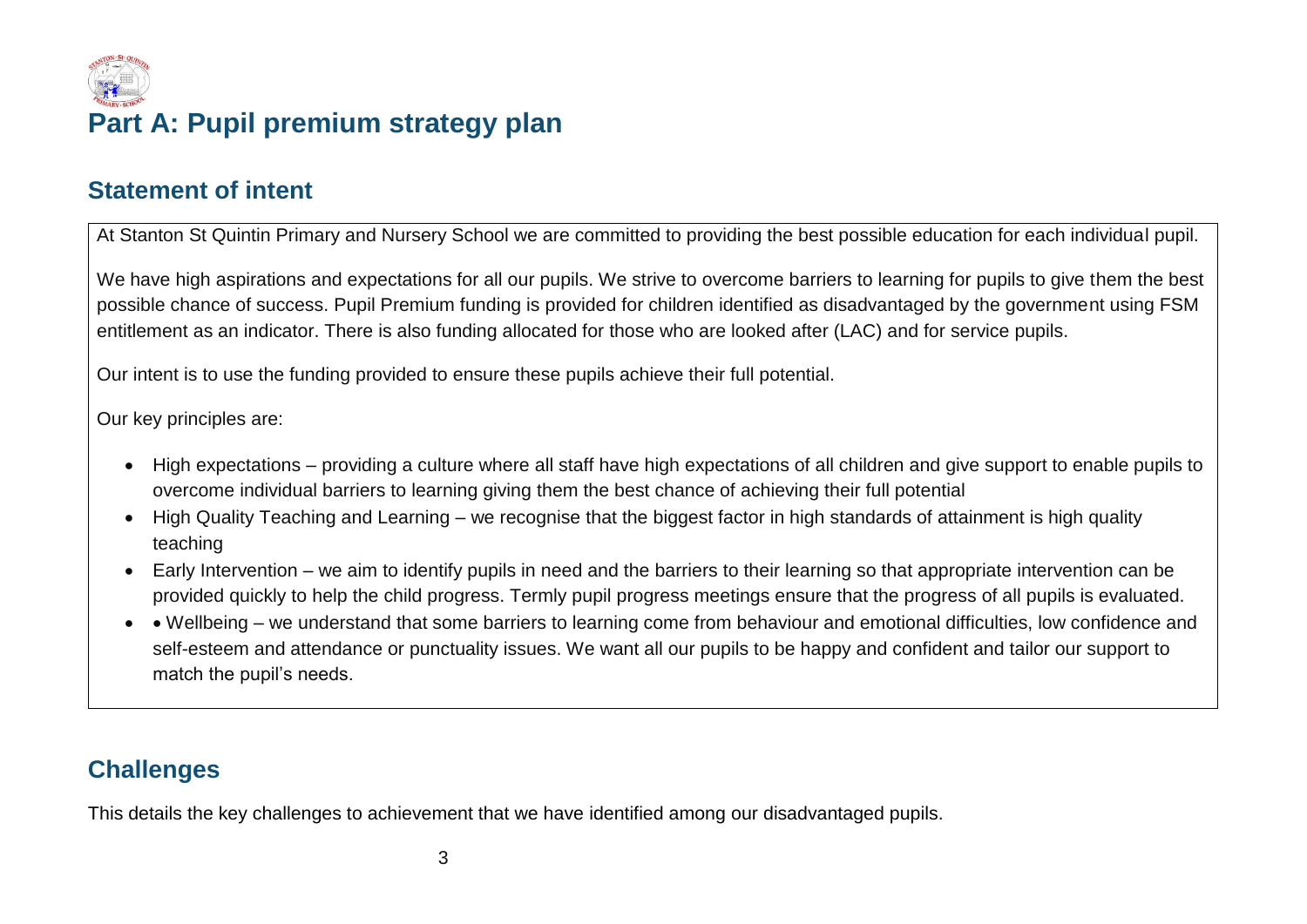

| <b>MARY SCHO</b><br><b>Challenge</b><br>number | Detail of challenge                                                                                                                         |
|------------------------------------------------|---------------------------------------------------------------------------------------------------------------------------------------------|
|                                                | Special Educational Needs (EHCP plan or Wave 2 or 3 SEN)                                                                                    |
|                                                | Poor oral skills resulting from limited exposure to language models before and outside school                                               |
|                                                | Social, emotional, behavioural and mental health difficulties and having a direct impact on children's ability to<br>learn                  |
|                                                | High mobility, unsettled family relationships, mental health issues (parents), relative poverty, individual examples<br>of low attendance,. |
|                                                | Low levels of home support and access to remote learning during national lockdowns and school closure.                                      |

#### **Intended outcomes**

This explains the outcomes we are aiming for **by the end of our current strategy plan**, and how we will measure whether they have been achieved.

| <b>Intended outcome</b>                                                                                                                              | <b>Success criteria</b>                                                                                                                                                                                                                                                                                                  |
|------------------------------------------------------------------------------------------------------------------------------------------------------|--------------------------------------------------------------------------------------------------------------------------------------------------------------------------------------------------------------------------------------------------------------------------------------------------------------------------|
| Improved mental health and emotional stability of pupils leading to<br>better engagement with learning.                                              | Positive reports from external agencies, teaching Assistants,<br>class teachers and parents, leading to improved attainment and<br>progress of PP children.                                                                                                                                                              |
| Engagement of families with school and EWO to improve stability<br>of home environment, attendance and home support of learning.                     | Improved attendance data for specific PP children.                                                                                                                                                                                                                                                                       |
| Improved academic attainment and progress. Learning support<br>through quality first teaching, targeted interventions and excellent<br>SEN provision | PP pupils will continue to make good progress towards<br>expected or greater depth outcomes across the school,<br>measurable in assessments at all levels and ultimately in<br>statutory assessments. When they leave us in Year 6 they will<br>achieve in line with their peers as they have done in previous<br>years. |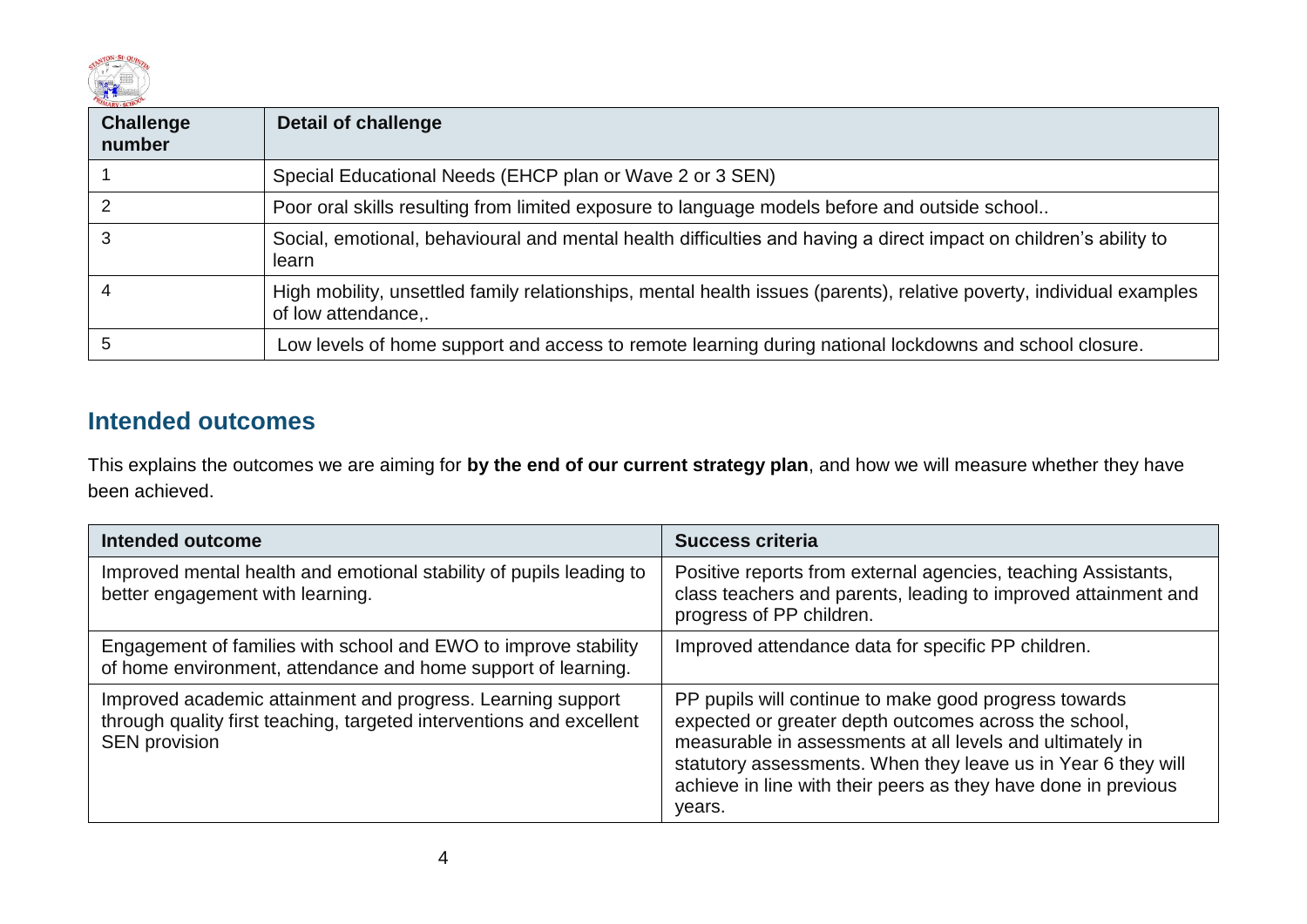

| Detailed speech therapy assessments document progress.<br>Writing assessments show PP children attaining in line with |
|-----------------------------------------------------------------------------------------------------------------------|
| other children in the school                                                                                          |

### **Activity in this academic year**

This details how we intend to spend our pupil premium (and recovery premium funding) **this academic year** to address the challenges listed above.

#### **Teaching (for example, CPD, recruitment and retention)**

Budgeted cost: £ 12,888

| <b>Activity</b>                                                                                | Evidence that supports this approach                                                                                                                                               | Challenge number(s)<br>addressed |
|------------------------------------------------------------------------------------------------|------------------------------------------------------------------------------------------------------------------------------------------------------------------------------------|----------------------------------|
| <b>QFT</b> and Targeted intervention<br>support early identification, access<br>to curriculum. | High In-year mobility 25% from July 21– October 21, has<br>increased proportion of children with SEN needs.                                                                        | 1,2,3,4,5                        |
|                                                                                                | PPM and robust data tracking monitor impact of targeted<br>intervention and QFT so that gap is closing with ARE.                                                                   |                                  |
| Improved vocabulary and oracy<br>leading to improved attainment and<br>progress in writing.    | Whole school project to explicitly broaden and enrich<br>children's vocabulary and encourage adventurous use of<br>language. NELI, Wiltshire Year of Reading and Oracy<br>Project. | 1,2,3,4,5                        |
|                                                                                                | Research shows that children from disadvantaged<br>backgrounds hear on average 5 million words before they                                                                         |                                  |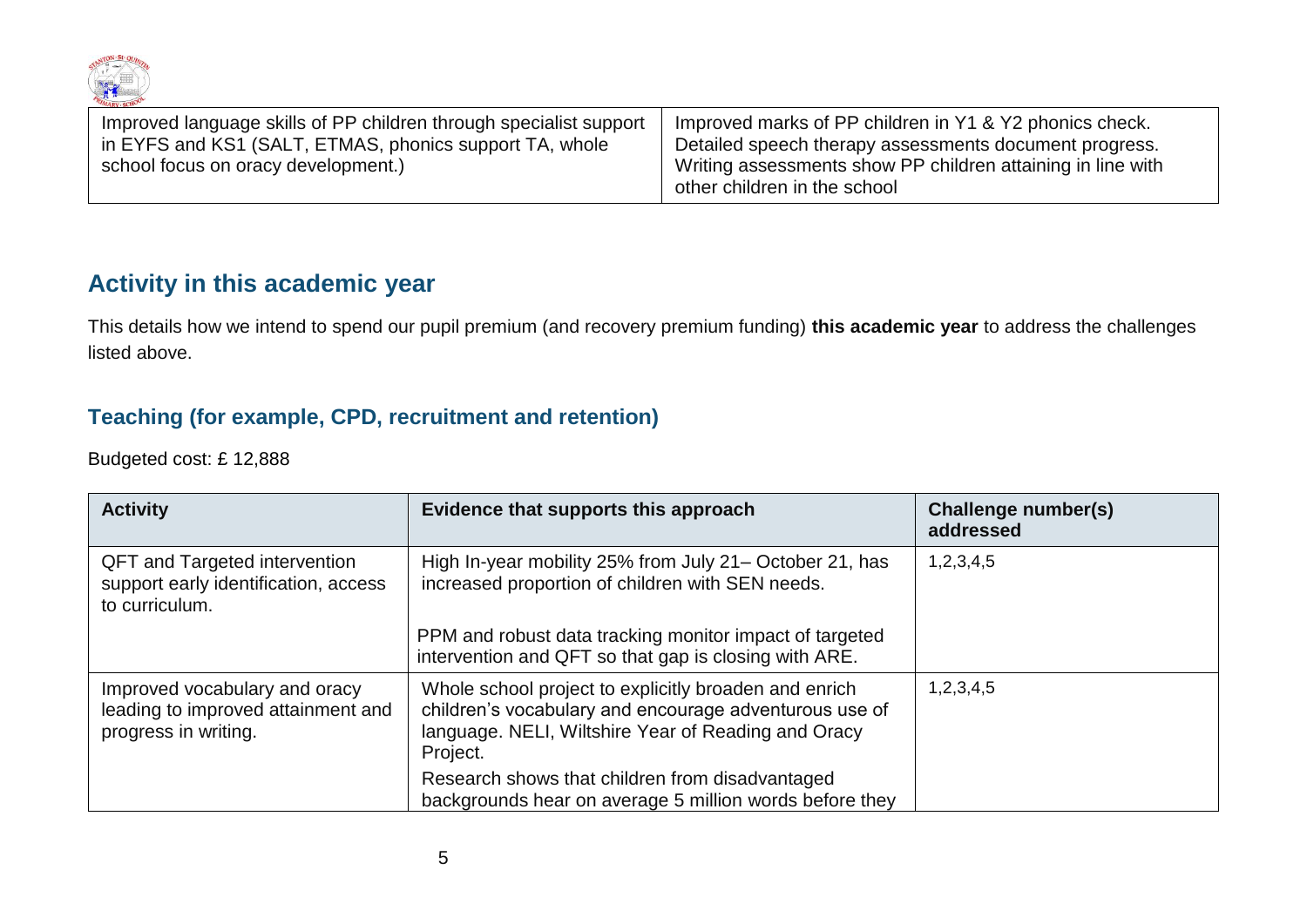

|                                                                                                                                                           | start school. Other children average 30 million words. -<br>Hart & Risley et seq.                                                                                                                                                                                                                                                                                                                                                                                |       |
|-----------------------------------------------------------------------------------------------------------------------------------------------------------|------------------------------------------------------------------------------------------------------------------------------------------------------------------------------------------------------------------------------------------------------------------------------------------------------------------------------------------------------------------------------------------------------------------------------------------------------------------|-------|
| KS2 Class split for Maths teaching<br>and learning                                                                                                        | Maths curriculum based on Year Group objects. Not<br>realistic or practicable to teach 4 years groups in one<br>session. Y3/4 cohort taught by high lightly effective<br>qualified teacher with support of TA separate to Y5/6<br>children.                                                                                                                                                                                                                      | 1,2   |
| <b>NELI</b> implementation for EY Team                                                                                                                    | The Nuffield Early Language Intervention (NELI) is a<br>programme for children in Reception (4-5 years) which has<br>been found to improve children's language and early literacy<br>skills. The programme involves a trained teaching assistant<br>providing short small-group and individual teaching sessions to<br>around 3-6 pupils for 20-weeks. Robust evaluations found NELI<br>children made on average 3 months of additional progress in<br>language. | 1,2,5 |
| To review and enhance the<br>Foundation Curriculum, to ensure<br>breadth and balance are retained<br>while allocating additional time to<br>basic skills. | All subject leaders to: Document learning lost during<br>lockdowns Identify key learning objectives which must be<br>retained in their subject. Identify key cross curricular<br>learning opportunities in their subject. Identify key subject<br>specific vocabulary. Support colleagues to re-plan the<br>curriculum to reduce content but retain breadth, balance<br>and key concepts.                                                                        | 1,2,3 |
| Improved social skills - leading to<br>children being more emotionally<br>settled in school, engaged with<br>learning and able to collaborate.            | Forest Learning accreditation - engaging with the rich<br>natural diversity of the woodland environment to help build<br>confidence, sensitivity, resilience and curiosity.<br>Frances Harris (2017) Outdoor learning spaces: the case of Forest<br><b>School [PDF]</b>                                                                                                                                                                                          | 3,4,5 |

## **Targeted academic support (for example, tutoring, one-to-one support structured interventions)**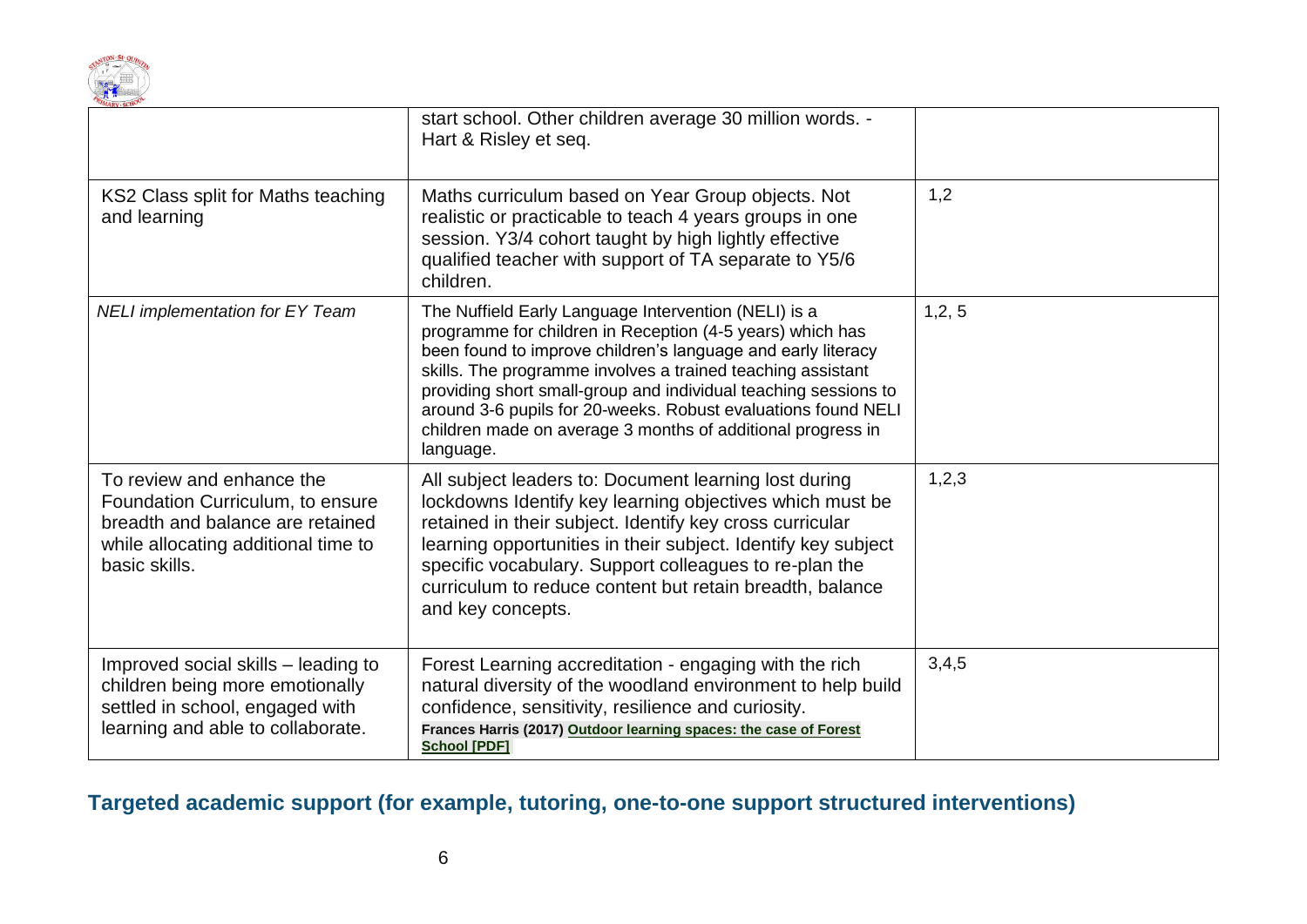

| <b>Activity</b>              | Evidence that supports this approach                                                                                                                                                                                                                                                                                                                                                                                                                           | Challenge number(s)<br>addressed |
|------------------------------|----------------------------------------------------------------------------------------------------------------------------------------------------------------------------------------------------------------------------------------------------------------------------------------------------------------------------------------------------------------------------------------------------------------------------------------------------------------|----------------------------------|
| Targeted School Led Tutoring | 1:1 and small group intervention<br>The National Tutoring Programme (NTP) helps support disad-<br>vantaged and vulnerable pupils from year 1 to year 11 to catch-<br>up on missed education due to coronavirus (COVID-19).<br>School-led tutoring is one route of the NTP. State-funded<br>schools and academy trusts, with pupils eligible for pupil pre-<br>mium, receive a ring-fenced grant to source their own tutoring<br>provision to support catch-up. | 1,2,4                            |

#### **Wider strategies (for example, related to attendance, behaviour, wellbeing)**

*Budgeted cost: £ 1,882*

| <b>Activity</b>                                                                                                                                | Evidence that supports this approach                                                                                                                                   | Challenge number(s)<br>addressed |
|------------------------------------------------------------------------------------------------------------------------------------------------|------------------------------------------------------------------------------------------------------------------------------------------------------------------------|----------------------------------|
| Improved social skills - leading to<br>children being more emotionally<br>settled in school, engaged with<br>learning and able to collaborate. | Emotionally needy children have benefitted enormously in<br>the past from these sessions, enabling them to settle to<br>learning and feel confident in school.         | 3,4,5                            |
| Trips and wider curricular activities<br>such as residential trips,<br>extracurricular clubs, peripatetic<br>music lessons.                    | Supporting the funding of trips, visits and residential has<br>enabled all children to participate and be included.<br>Parents report that this support is invaluable. | 3,4                              |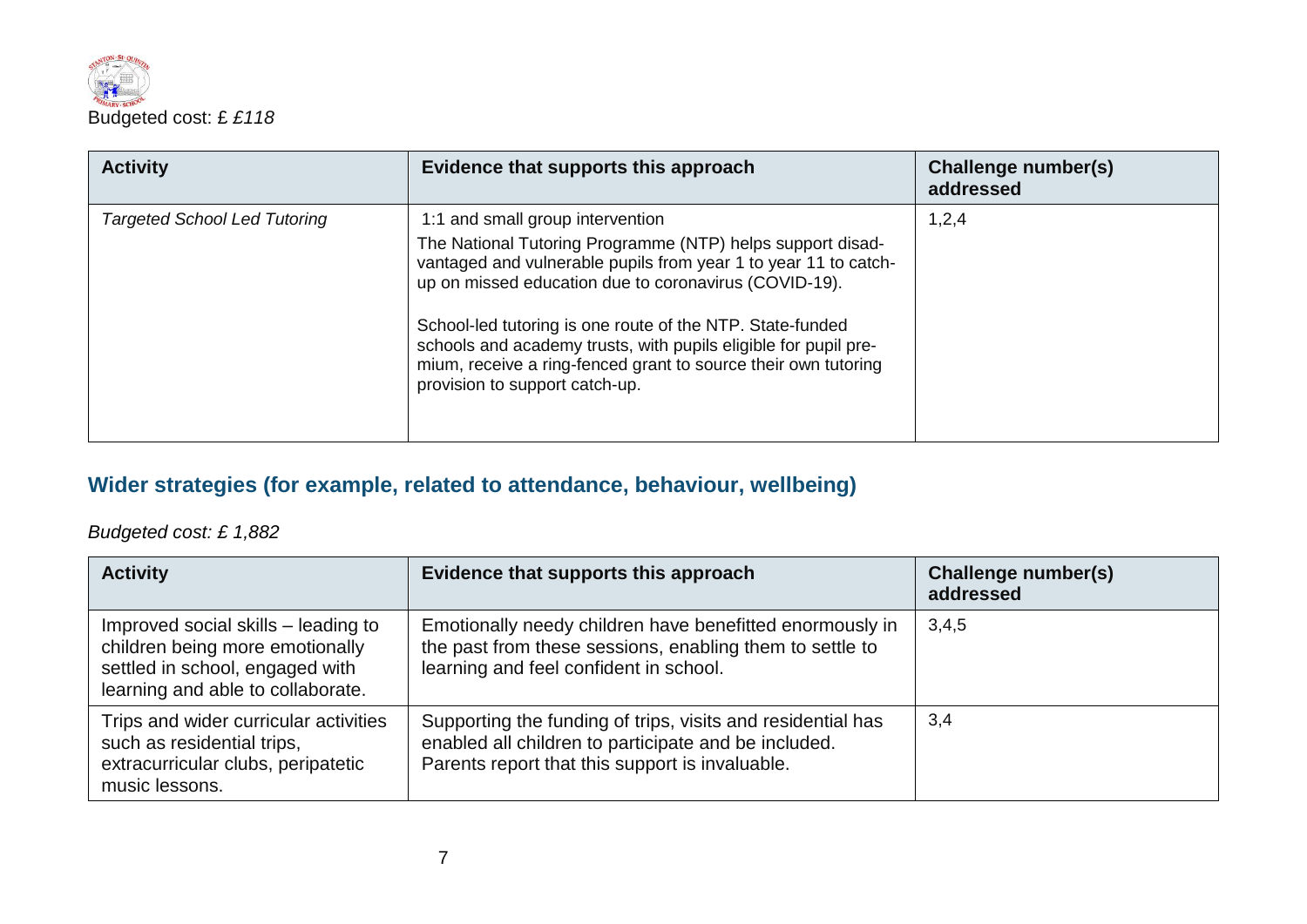

### **Total budgeted cost: £** *14,888*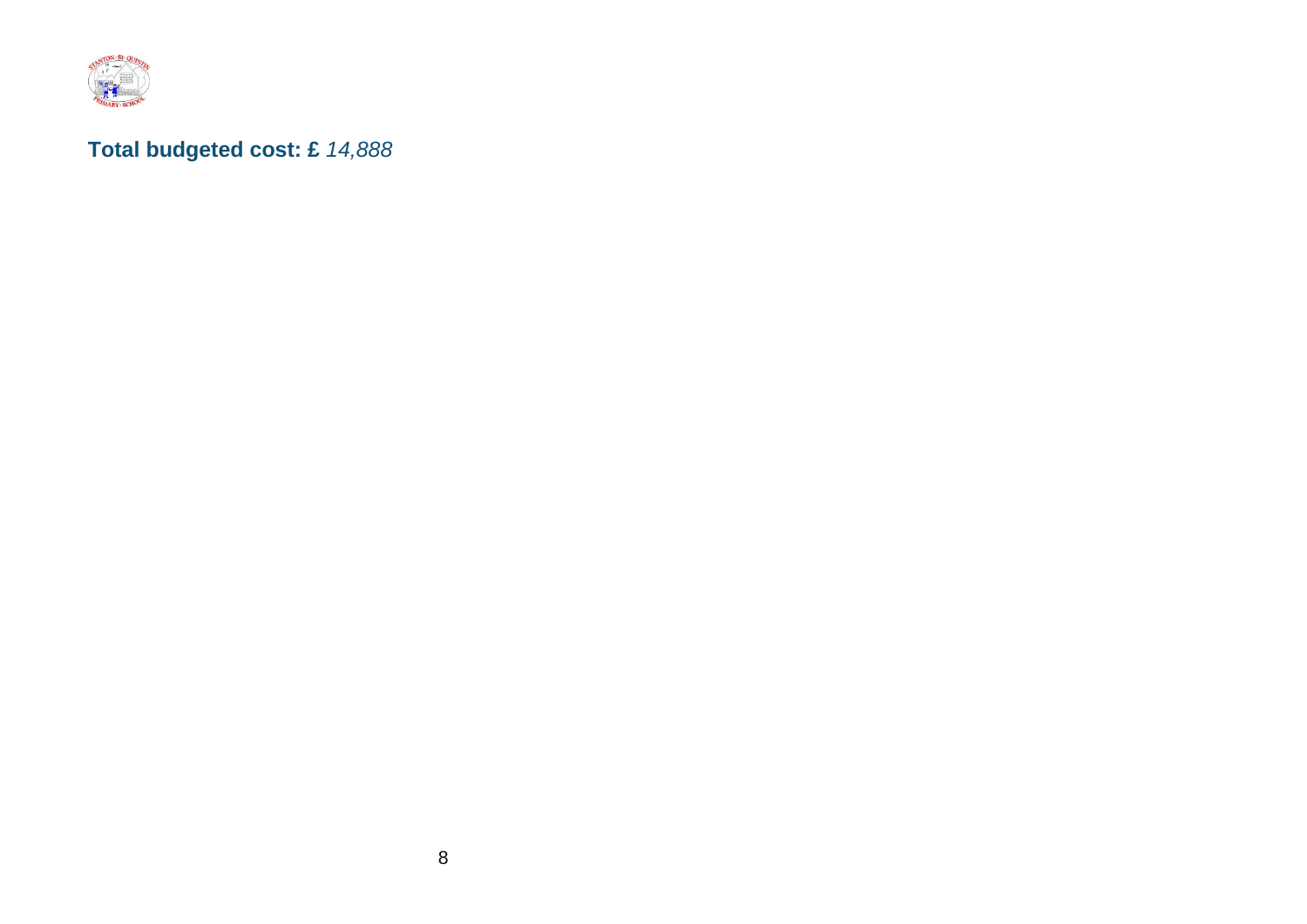

## **Pupil premium strategy outcomes**

This details the impact that our pupil premium activity had on pupils in the 2020 to 2021 academic year.

| <b>Funding information</b>                         |              |  |
|----------------------------------------------------|--------------|--|
| Academic year                                      | 2020-2021    |  |
| Total number of pupils on roll                     | 58           |  |
| Total number of pupils eligible for PPG            | 5            |  |
| <b>Amount of PPG received</b>                      | 6725         |  |
| Total number of pupils eligible for SPP            | 26           |  |
| <b>Amount of SPP</b>                               | £8060        |  |
| Number of pupils eligible for LAC and PLAC premium | $\mathbf{1}$ |  |
| <b>Total LAC and PLAC premium received</b>         | £2345        |  |
|                                                    |              |  |
| <b>Total PPG received</b>                          | £15,785      |  |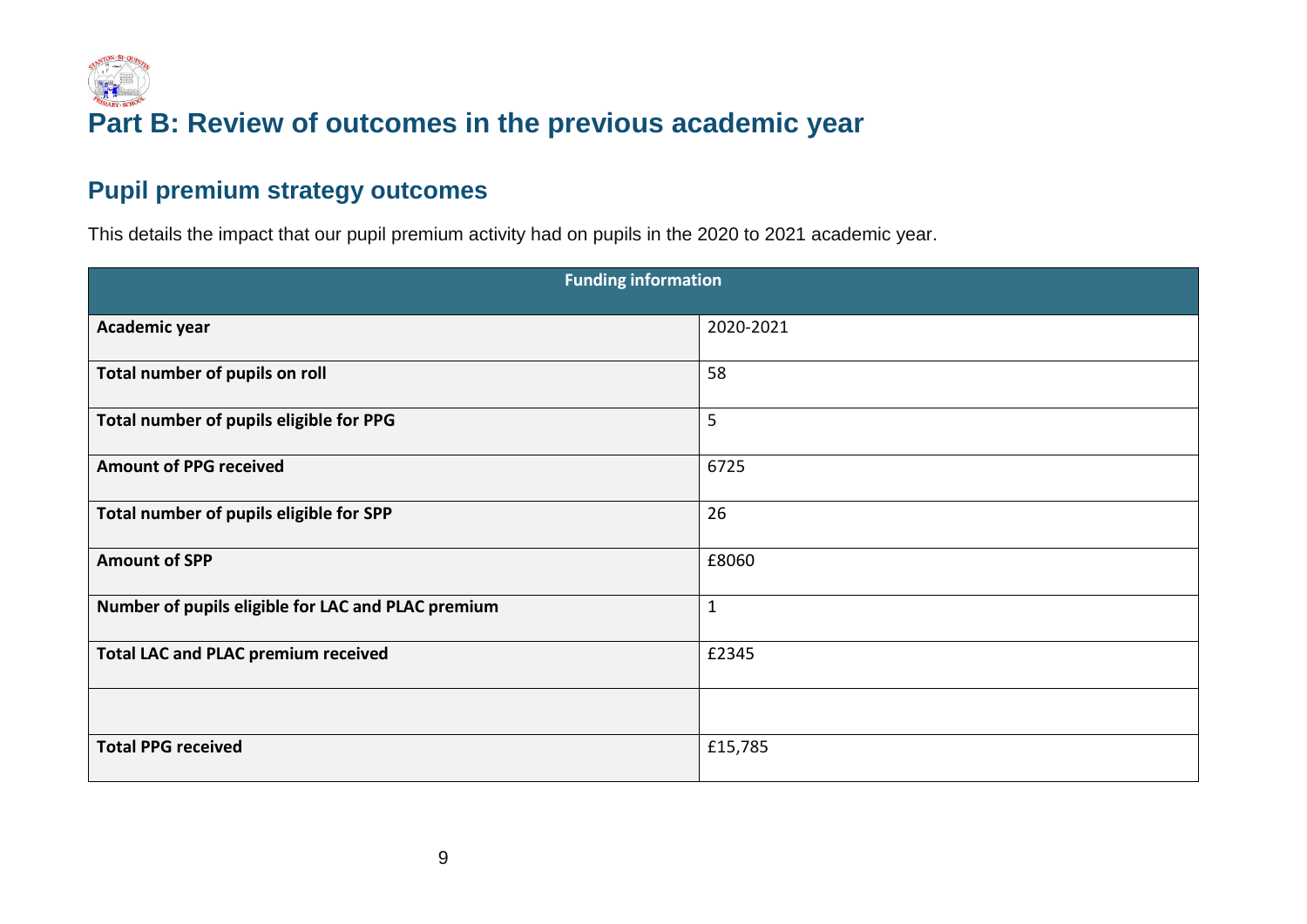

#### **Objectives:**

All our work through the pupil premium will be aimed at supporting children academically and emotionally so that children will make at least expected progress from their starting point.

At Stanton St Quintin Primary School, the resulting high level of in year mobility due to the trickle post nature of postings at Buckley Barracks, focusses Service Pupil Premium spend in providing targeted support to mitigate the effects of frequent changes of the school and the effects of separation from a serving parent deployed on operations.

This support for our service children within the school can vary from child to child. There is no one fixed model as to what it looks like in each class, however the underlying ethos is that the extra support mitigates the impact of frequent changes on all children. Fostering the skills of resilience, openness, adaptability, in particular the way new children settled into a new school/ class quickly and effectively are key to a child's all round development.

Pupil Premium resources may also be used to target able children on FSM to exceed age related expectations through providing opportunities for Able, Gifted and Talented activities.

#### **Outcomes:**

During the School Year 20-21, the class organisation for the school involved 3 year groups in Amazon and Rhine Classes. PPG was used support specific year group objectives in English and Maths and in emotional support.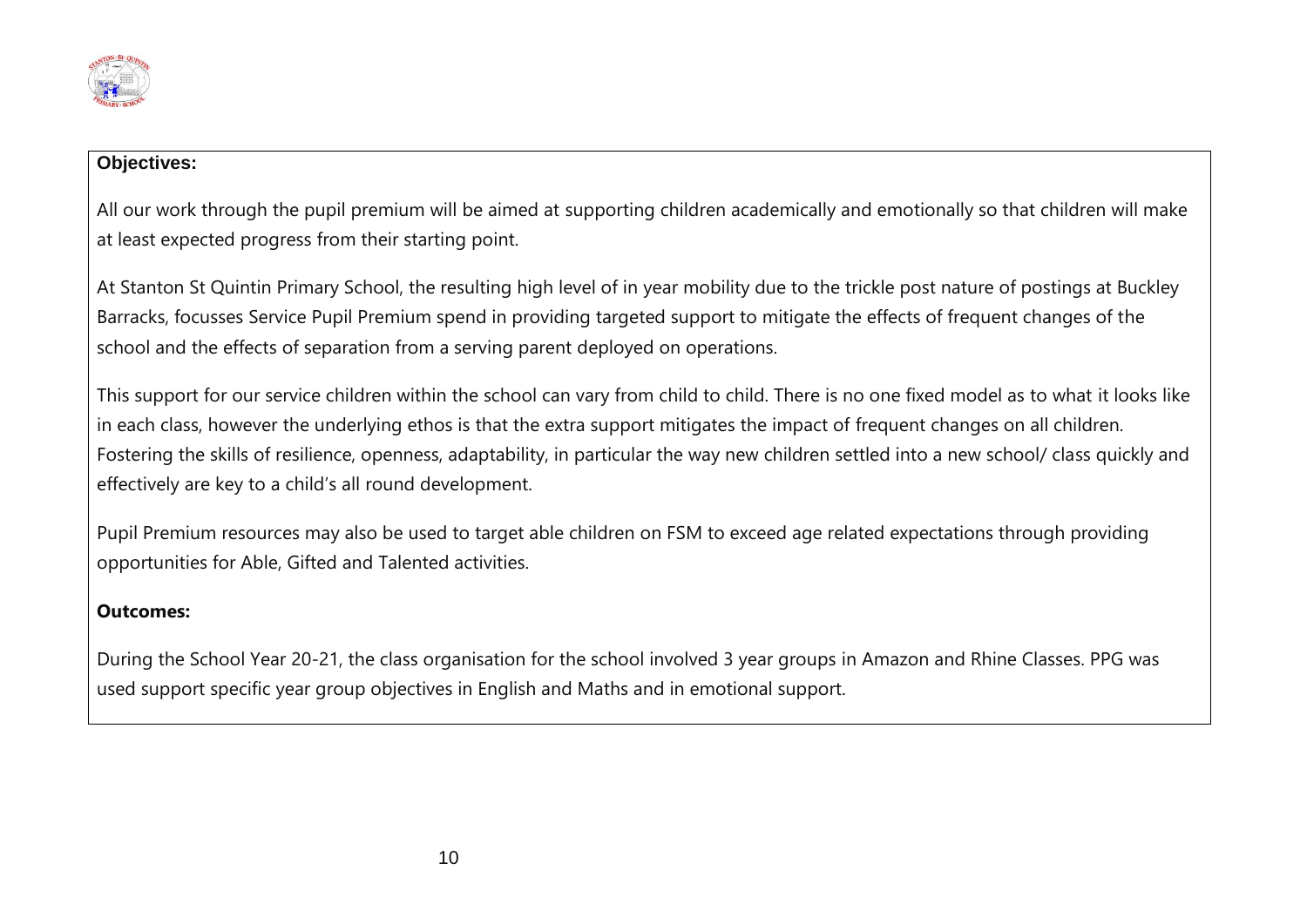

As a result, small group teaching and learning together with targeted intervention directed to PP and children vulnerable to under achievement in attainment and progress enabled needs to be met immediate. Those children working below expectation for starting place achieved well.

Whilst no statutory assessment took place in 20-21, internal assessment and robust monitoring continued throughout.

#### **Externally provided programmes**

| <b>Programme</b>    | <b>Provider</b>     |
|---------------------|---------------------|
| Maths No Problem    | Maths No Problem    |
| <b>TT Rockstars</b> | <b>TT Rockstars</b> |
| Letter Join         | Letter Join         |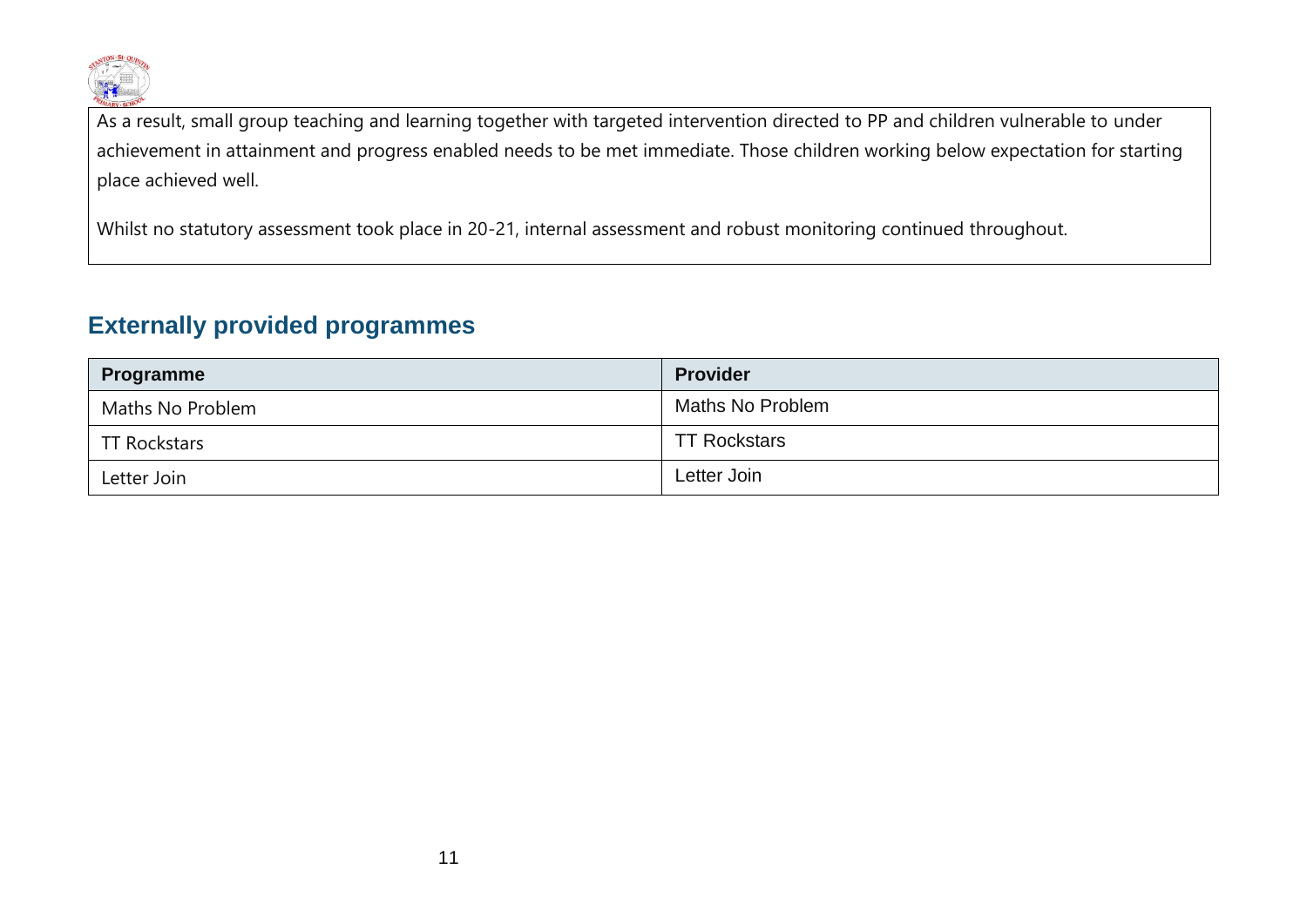

#### **Breakdown of Spend**

PPG: £6725

In Class Teaching Assistant support – targeted intervention and cohort specific teaching: £5,376.36

Licences & Subscriptions – to include Maths No Problem, TT Rockstars and Letter Join: £1148.64

Whole School and Subject Leader Improvement monitoring - School Aspect: £200

LAC and PLAC: £2345

In class Teaching Assistant Support: £2345

## **Service pupil premium funding (optional)**

*For schools that receive this funding, you may wish to provide the following information:* 

| <b>Measure</b>                                                                 | <b>Details</b> |
|--------------------------------------------------------------------------------|----------------|
| How did you spend your service pupil premium allocation last academic<br>year? | SSP: £8060     |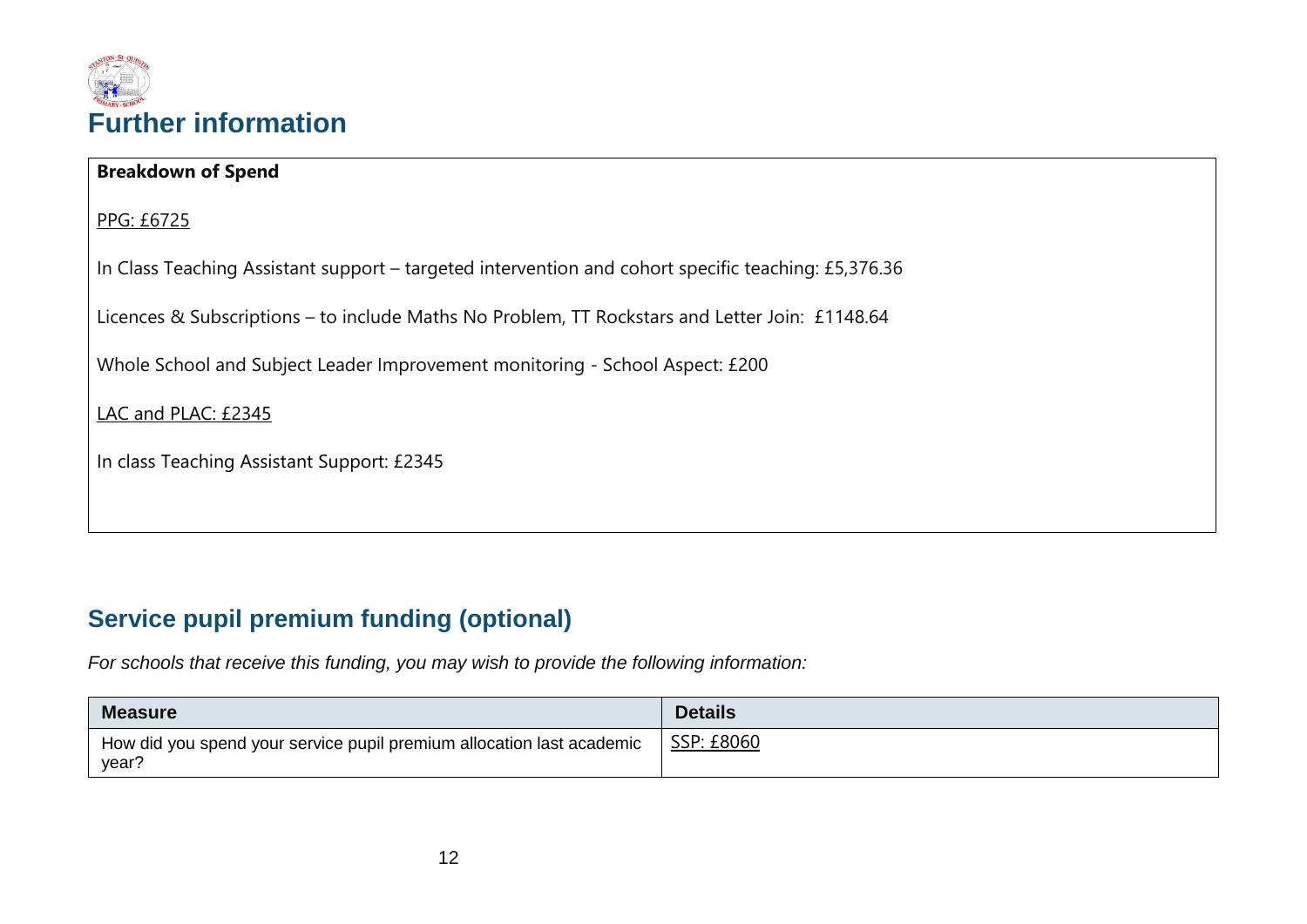

|                                                                                   | ELSA Support: £2,326.00                                                                                                                                                                                                                                                                                                                                                                                                                                                                                                                                                                                                                                                                                                                                                                                                          |
|-----------------------------------------------------------------------------------|----------------------------------------------------------------------------------------------------------------------------------------------------------------------------------------------------------------------------------------------------------------------------------------------------------------------------------------------------------------------------------------------------------------------------------------------------------------------------------------------------------------------------------------------------------------------------------------------------------------------------------------------------------------------------------------------------------------------------------------------------------------------------------------------------------------------------------|
|                                                                                   | Learning support for 1:1 and small group intervention: £2,432.00                                                                                                                                                                                                                                                                                                                                                                                                                                                                                                                                                                                                                                                                                                                                                                 |
|                                                                                   | PanthA Provision: £596.00                                                                                                                                                                                                                                                                                                                                                                                                                                                                                                                                                                                                                                                                                                                                                                                                        |
|                                                                                   | Inclusion - Trips and Whole School Events: £575                                                                                                                                                                                                                                                                                                                                                                                                                                                                                                                                                                                                                                                                                                                                                                                  |
|                                                                                   | First Access - Ukulele and 1:1 music lessons: £451.00                                                                                                                                                                                                                                                                                                                                                                                                                                                                                                                                                                                                                                                                                                                                                                            |
|                                                                                   | Counselling: £750                                                                                                                                                                                                                                                                                                                                                                                                                                                                                                                                                                                                                                                                                                                                                                                                                |
| What was the impact of that spending on service pupil premium eligible<br>pupils? | This support for our service children within the school can vary<br>from child to child. There is no one fixed model as to what it looks<br>like in each class, however the underlying ethos is that the extra<br>support mitigates the impact of frequent changes on all children.<br>Fostering the skills of resilience, openness, adaptability, in<br>particular the way new children settled into a new school/ class<br>quickly and effectively are key to a child's all round development.<br>The use of TAs in the classroom and intervention programmes<br>may be seen to benefit both civilian and service children within a<br>class.<br>Each class receives class teaching assistant support every<br>morning. During which time children both civilian and military are<br>supported to meet their individual needs. |